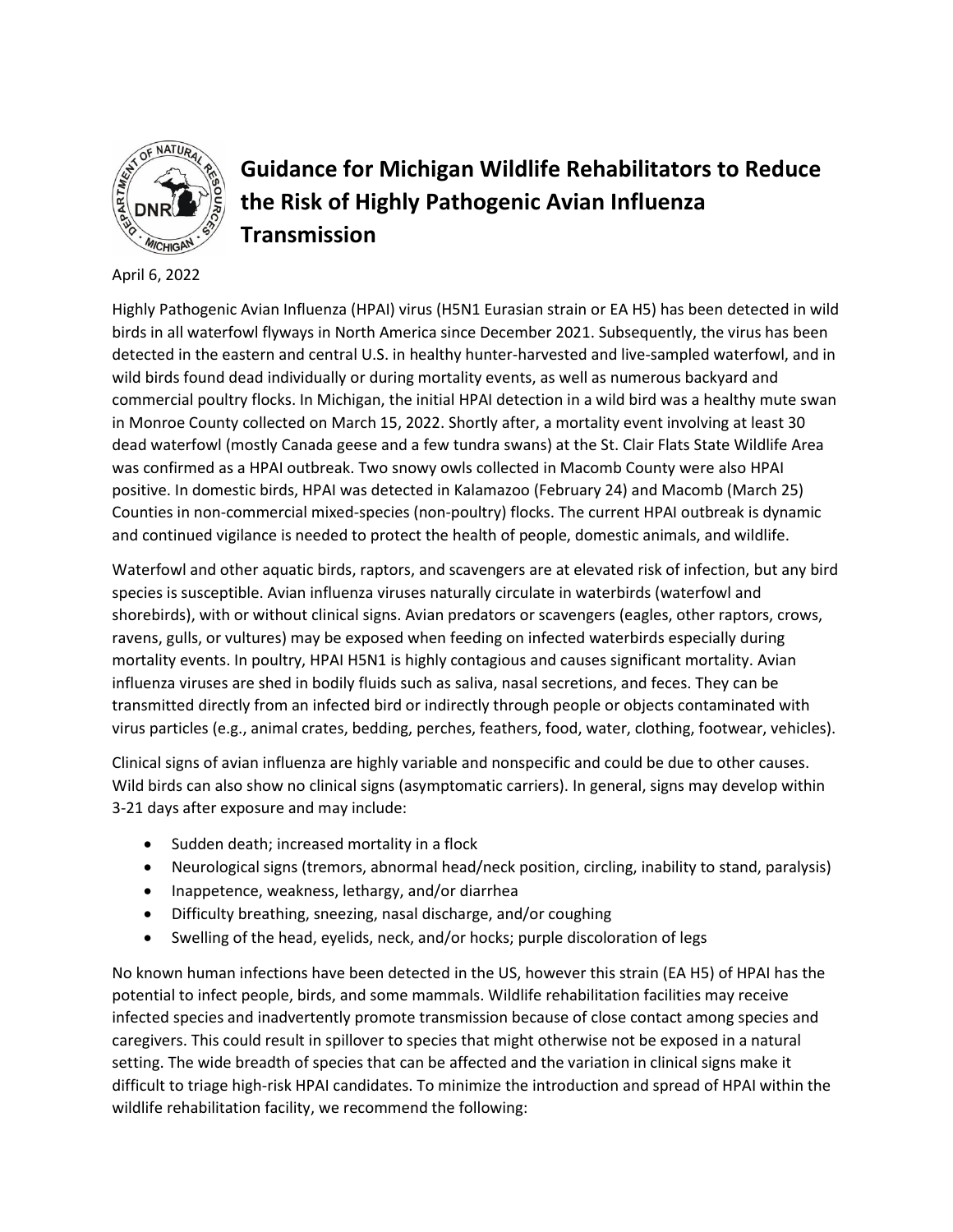#### **General best management practices:**

- It is strongly recommended that no wild waterfowl are admitted for rehabilitation
- Use caution if admitting wild waterfowl, and in particular mallards and Canada geese. Strict isolation of new admissions is recommended.
- Use extreme caution if admitting wild birds that have had known or suspected contact with backyard chickens or domestic waterfowl or were temporally held in a facility where chickens or waterfowl may be present (e.g., animal shelters, veterinary clinics).
- Use extreme caution to ensure that wild birds being rehabilitated do not come contact peafowl, mute swans, Muscovy, or any domestic, semi-domestic, hybrid, or feral gallinaceous birds.
- As a precaution, waterfowl should not be fed to other wild birds (e.g., raptors) or mammals undergoing rehabilitation.

## **Testing is required to diagnose HPAI:**

- Isolate/quarantine any birds on intake that are suspected of having HPAI based on clinical signs, species, or the location the bird was collected from (e.g. an area of ongoing HPAI outbreak).
- Continue to follow state and federal reporting requirements for intake or euthanasia of eagles and threatened/endangered bird species that are suspect of HPAI infection
- Consider immediate euthanasia of waterfowl, raptors, or scavengers with unexplained neurologic or respiratory signs.
- If you have a deceased bird that is a suspect HPAI case, freeze the bird until you can get it to a field office or the Wildlife Disease Lab where samples can be collected for testing the Michigan State University Veterinary Diagnostic Lab.
- Avian Influenza is a reportable disease. If a bird tests positive, the State Veterinarian (Dr. Nora Wineland) and the State Wildlife Veterinarian (Dr. Megan Moriarty, DNR) should be notified.

## **Quarantine and Biosecurity**

- Isolate new admissions and separate patients by species and age class.
- Quarantine suspect cases in a room or building away from other birds and mammals; a location with a separate entrance and HVAC system or ventilation is best.
- Rehabilitation staff treating or caring for affected or suspect birds should not handle or have contact with domestic poultry in any setting (e. g. facility, home, neighbor farm). Designated personnel should treat and care for quarantined birds. If staffing limitations preclude this measure, then treatment and care for quarantined birds should occur last.
- Rehabilitation staff should have dedicated clothing and personal protective equipment (PPE) for working with quarantined birds and cleaning cages (e.g., face shield/mask or N95 respirator, eye protection, gloves, apron, coveralls, boots. [https://www.cdc.gov/flu/avianflu/h5/worker](https://www.cdc.gov/flu/avianflu/h5/worker-protection-ppe.htm)[protection-ppe.htm\)](https://www.cdc.gov/flu/avianflu/h5/worker-protection-ppe.htm).
- Use footbaths with disinfectant when entering and exiting a room.
- Clean (remove organic debris) and disinfect cages and travel containers between patients. Use a 10% bleach solution or hospital grade virucide for disinfection. Allow adequate contact time.
- Clean and disinfect food and water bowls, utensils, bedding, perches, etc. between patients.
- Contaminated cage liners/supplies/materials should be double bagged for disposal.
- Release animals at the location of origin. If this is not possible, the animal should be released within 10 miles of its location of origin.